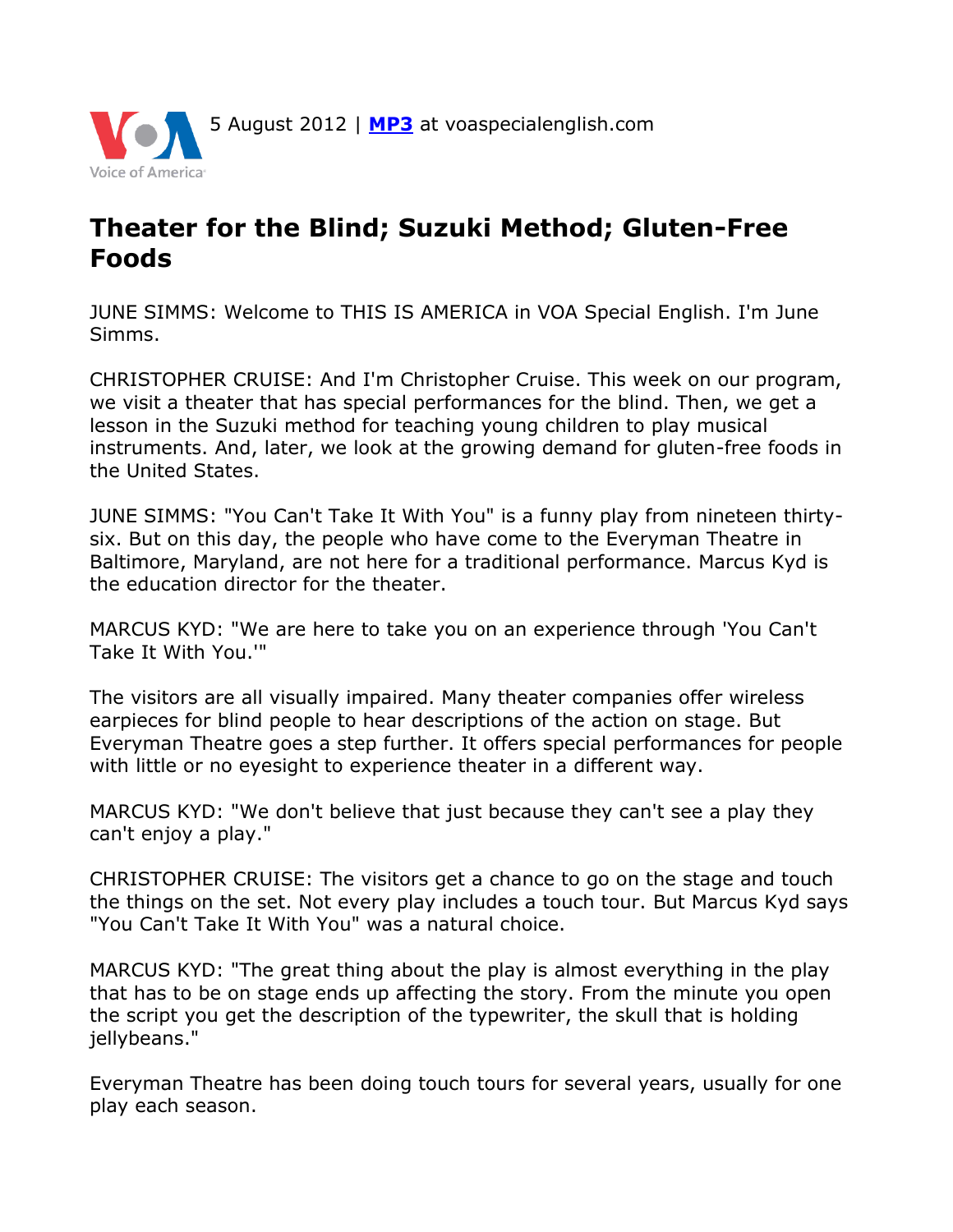Roger Williamson regularly attends the theater's touch tours.

ROGER WILLIAMSON: "Because we don't see, we only get to form images of what we think is going on. This will enhance the performance greatly to know what things they are using as props."

Maurice Peret attended the play before taking the touch tour.

MAURICE PERET: "It brought the play that much more alive knowing what the set looked like. I can recall seeing the play and seeing where some of the performers were sitting. We see more with our brains than with our eyes. It's not a question of seeing things, but assimilating visual information."

CHRISTOPHER CRUISE: Playwrights George S. Kaufman and Moss Hart wrote "You Can't Take It With You." It won a Pulitzer Prize. The play was made into a movie in nineteen thirty-eight, starring Jean Arthur and Jimmy Stewart.

The film was a hit, It won the Academy Award for best picture. And Frank Capra was honored with an Oscar for best director.

Here is some sound from the movie version of "You Can't Take It With You."

JUNE SIMMS: With the Suzuki method, a child first learns to play music by hearing it rather than reading musical notes.

Five-year-old Hannah Mei Steury recently started violin lessons with the Suzuki method. Her teacher, Stephanie Flack, says "Twinkle, Twinkle Little Star" is the first song children learn to play.

STEPHANIE FLACK: "It's a very simple tune that's easy to learn by ear. And then they learn the elements of how to hold the violin, the bow. We put it together slowly and then they're playing music right away."

Hannah Mei's mother, Judy Steury, says she is amazed at her daughter's progress.

JUDY STEURY: "I think it's great, and she does love it, and she's humming it in the car."

Stephanie Flack says she is not surprised. She was a Suzuki student herself as a girl.

STEPHANIE FLACK: "Our method teaches pieces from the beginning."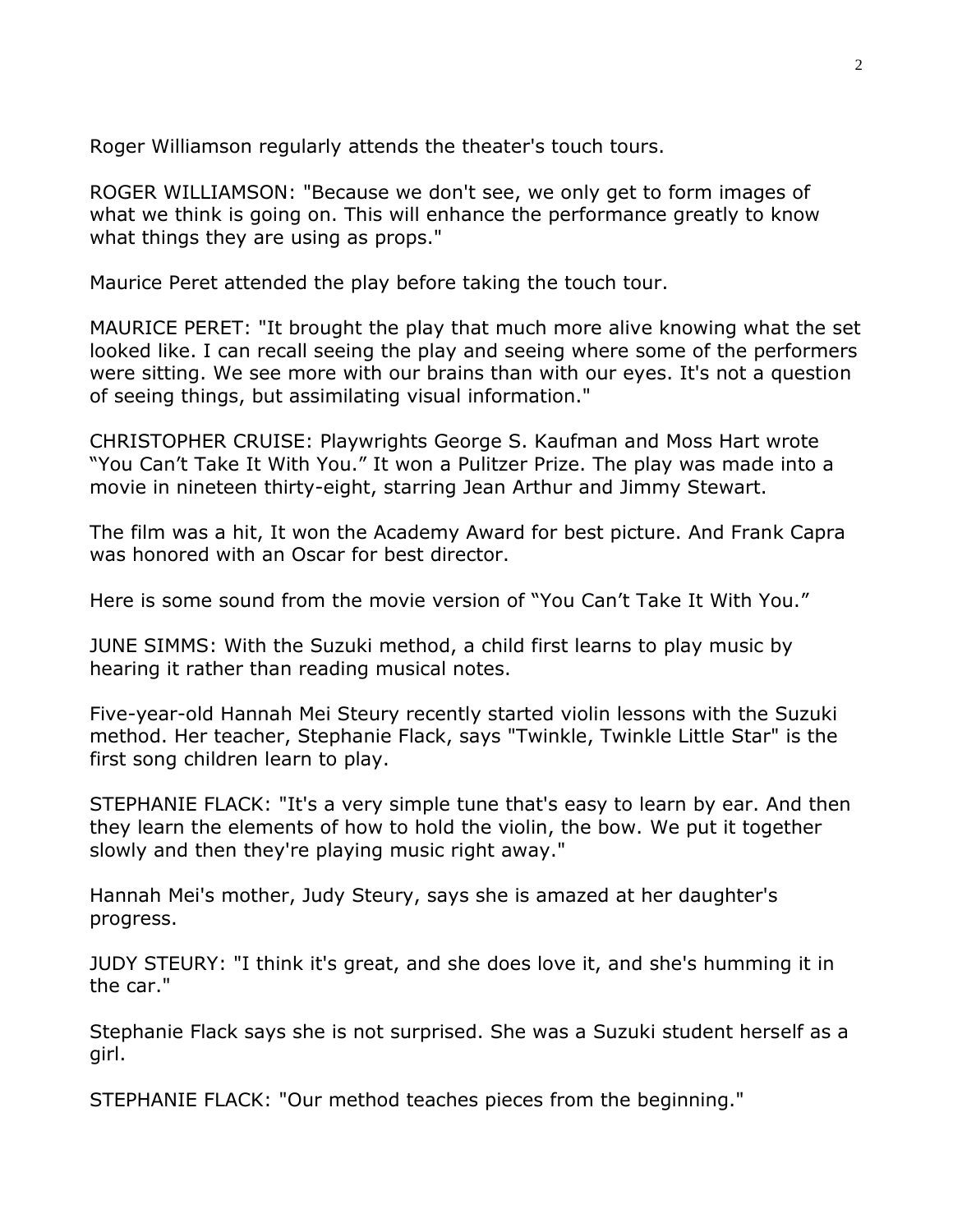Her daughter Shannon plays more advanced pieces, and likes classical music.

SHANNON FLACK: "In classical, you can change things up and play it how you want to play it. I usually change the tempos just a tiny bit and the loudness."

CHRISTOPHER CRUISE: Japanese violinist Shinichi Suzuki developed the Suzuki method more than fifty years ago. He believed all children could learn to play music. His method was later was adapted for other instruments. Shinichi Suzuki died in nineteen ninety-eight.

Rhonda Cole became one of the first Suzuki teachers in the United States about forty years ago. She trains violinists to become Suzuki instructors, but says teaching children to play is inspiring.

RHONDA COLE: "They're more sensitive to musical sounds."

JUNE SIMMS: Over time, children learn to read musical notes and later perform complex music. Divya Kumaran remembers how her early training opened a new world for her.

DIVYA KUMARAN: "It feels good after you've completed a song and after it's perfect."

The Suzuki method discourages competition among children. Instead, it encourages them to play together, including public performances.

CHRISTOPHER CRUISE: Kathy Adams joins her son Jared on the piano as he practices each day.

KATHY ADAMS: "I have such an appreciation for what it is to listen, to truly listen to the music. Jared's a great example. He has an amazing violin ear."

Jared says he was excited when he recently got an autograph from Joshua Bell, one of the world's top violinists.

JARED ADAMS: "I think he's absolutely brilliant. This is the first time I've actually walked up to him. I'm not sure if I said hello or not, but it was just amazing."

JUNE SIMMS: Stephanie Flack has been teaching for nine years and says she is still excited to see her students' progress.

STEPHANIE FLACK: "Their love of music and seeing how much they enjoy it is just really is rewarding for me."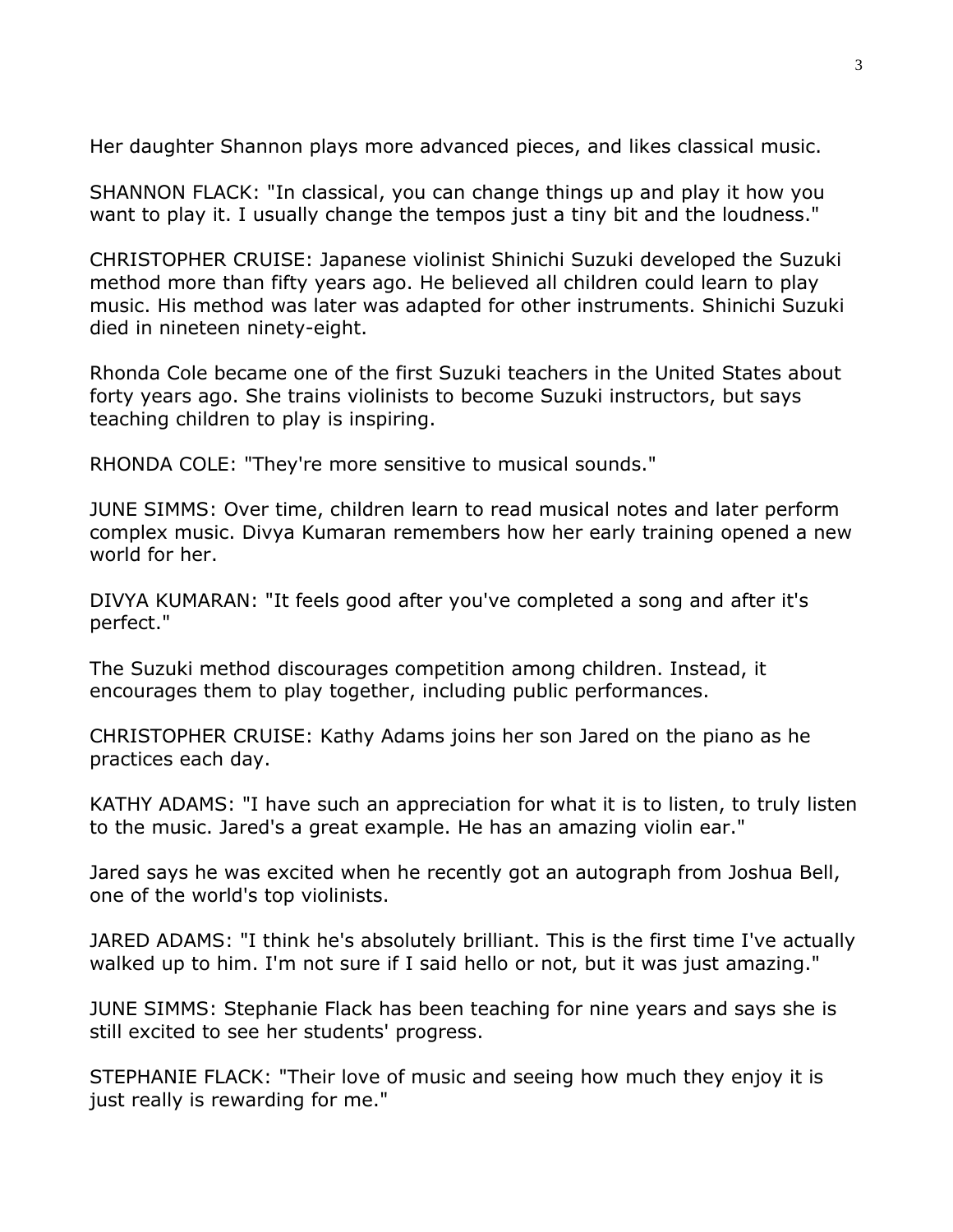CHRISTOPHER CRUISE: The smell of freshly baked cookies fills Lucy's bakery in Norfolk, Virginia. They look like the usual sweets you would find in any store, but owner Lucy Gibney says these are special.

LUCY GIBNEY: "Especially special because I don't use typical ingredients."

Lucy Gibney is an emergency room doctor.

LUCY GIBNEY: "Most cookies are made from wheat flour, butter, eggs, and none of those are in our recipes."

Lucy's cookies also do not contain gluten, a protein found in wheat, barley and rye. Some people are sensitive to gluten.

LUCY GIBNEY: "I made cookies with these recipes at home for my son who has food allergies and can't eat gluten, milk or egg, peanuts and tree nuts."

JUNE SIMMS: What began as tasty recipes for her son developed, in four years, into a company with five million dollars in expected sales this year. Many people came to the Lucy's booth at the recent Fancy Food Show in Washington.

MARILYN KLEMM: "I liked what I saw on her website."

Marilyn Klemm owns retail stores in New Hampshire, and is a possible buyer.

MARILYN KLEMM: "I thought I would come and try because my customers are asking more and more for gluten free."

CHRISTOPHER CRUISE: Nearby is Ted Vogelman, from Sticky Fingers Bakeries, a twenty-five-year-old company in the state of Washington. The company offers gluten-free scones.

TED VOGELMAN: "We just started producing gluten free for this show. Basically because of the request of our customers that we carry gluten free."

Show official Louise Krammer says Sticky Fingers and Lucy's were among three hundred companies presenting gluten-free products at the show.

LOUISE KRAMMER: "That is way up. We saw it began a few years ago with maybe twenty to forty companies with gluten-free products. And we are seeing a lot of better products now coming out, not only more but better."

JUNE SIMMS: A market survey shows that sales of gluten-free products topped